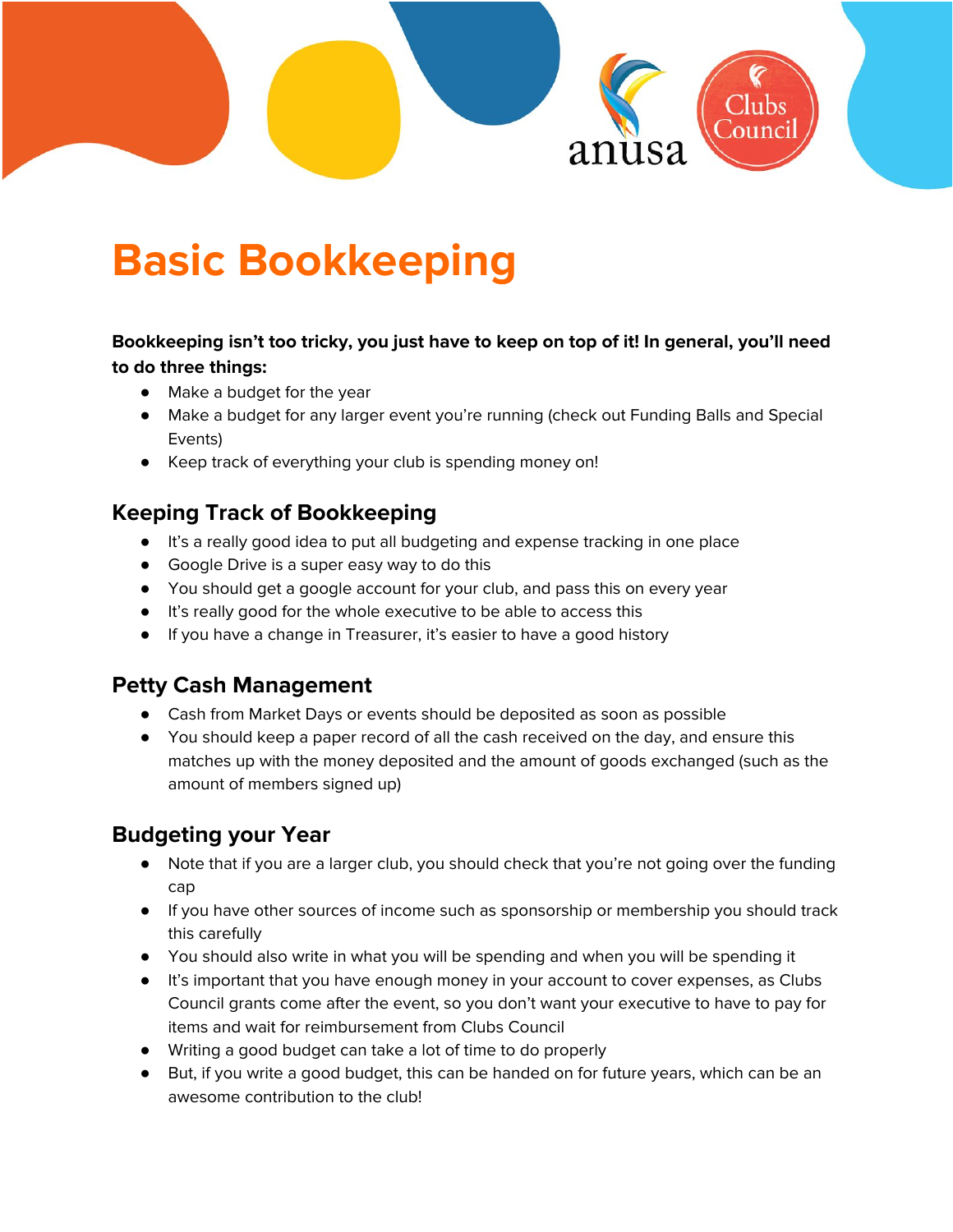### **Tracking Expenses**

- This is important because you can see where you're up to compared to your budget
- You can work out whether you need to try to find savings later in the year, or whether you can afford to spend a little more
- This also makes submitting grant applications even easier
- It's a good idea to have a folder of receipts in the Google Drive so you don't misplace them
- You can use an expense tracking spreadsheet to keep track of grant submission
- This is really useful if more than one person on your exec is responsible for submitting grant applications.

| JX.            |                                  |                              |   |                                        |     |  |
|----------------|----------------------------------|------------------------------|---|----------------------------------------|-----|--|
|                | A                                | B                            | C | D                                      | E   |  |
|                |                                  | Crayon Society Yearly Budget |   |                                        |     |  |
| $\overline{2}$ | Income                           |                              |   | <b>Expenditure</b>                     |     |  |
| 3              | Membership Income (49 members)   | 245                          |   | O-Week Market Day give-away crayons    | 10  |  |
| 4              | Merchandise Profit               |                              |   | Social Drawing, Term 1                 | 60  |  |
| 5              | Sponsorship                      |                              |   | Crayon Appreciation, Term 2            | 85  |  |
| 6              | <b>Expected CC Grants</b>        |                              |   | Bush Week Market Day give-away crayons | 10  |  |
| 7              | OEG Social Drawing, Term 1       | 60                           |   | Social Drawing, Term 3                 | 60  |  |
| 8              | OEG Crayon Appreciation, Term 2  | 85                           |   | End of Year Social Crayoning, Term 4   | 120 |  |
| 9              | OEG Social Drawing, Term 3       | 60                           |   | Society Banner (Capital Expenditure)   | 120 |  |
| 10             | OEG End of Year Social Crayoning | 80                           |   |                                        |     |  |
| 11             | <b>Capital Expenditure Grant</b> | 120                          |   |                                        |     |  |
| 12             |                                  |                              |   |                                        |     |  |
| 13             | Total                            | 650                          |   | Total                                  | 465 |  |
| 1A             |                                  |                              |   |                                        |     |  |

# **Budgeting Your Year**

As you can see in the example, it's important to lay out all of your expected income for the year and all your potential expenditure. By breaking down each of the expenditure items into individual events you will get a more accurate budget.

### **Budgeting and Event**

- You should work out where your club's money is going to be coming from
- For lots of clubs, with will be Clubs Council grants
- You have to make sure that you don't want to spend money on anything that Clubs Council can't fund, like alcohol
- You should check whether your event is viable at the funding rate
- You'll need to estimate your attendance, and work out what the funding rate is per head
- Please budget your event, by doing a maximum and minimum attendance estimate
- Be careful, if you miscalculate your attendance dramatically, you may not be eligible for as much funding as you think!